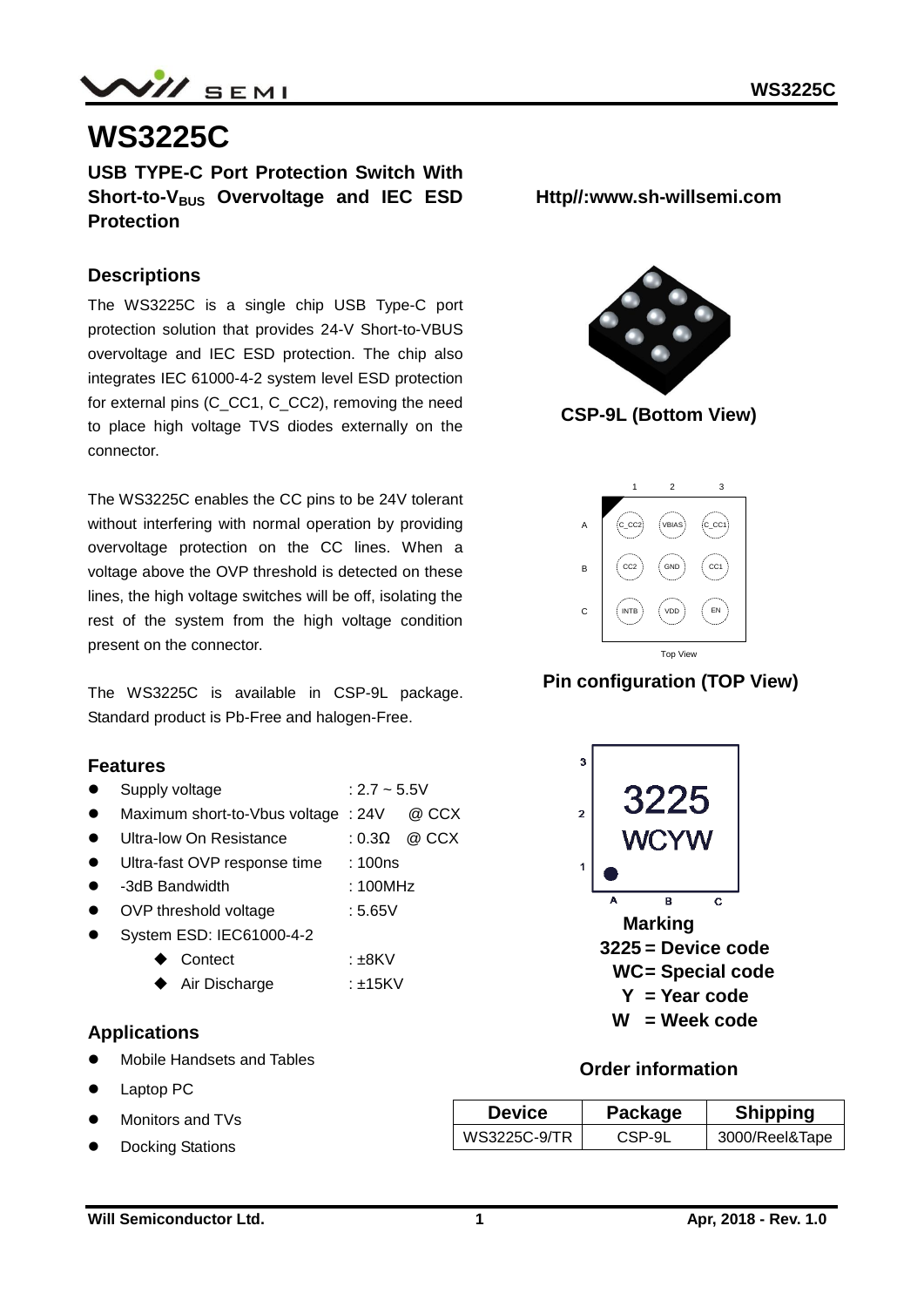

# **Pin configuration (Top view)**



**Top View WS3225C** 

# **Pin descriptions**

| Symbol                  | Pin NO.        | <b>VO</b> | <b>Description</b>                                                    |
|-------------------------|----------------|-----------|-----------------------------------------------------------------------|
| C CC1                   | IO<br>A3       |           | Connector side of the CC1 OVP FET. Connect to either CC pin of the    |
|                         |                |           | USB Type-C connector                                                  |
| <b>VBIAS</b>            | A2             | Power     | Pin for ESD support capacitor. Place a 0.1-uF capacitor on the pin to |
|                         |                |           | ground.                                                               |
| <b>GND</b>              | <b>B2</b>      | Ground    | Ground                                                                |
| C CC <sub>2</sub><br>A1 |                | IO.       | Connector side of the CC2 OVP FET. Connect to either CC pin of the    |
|                         |                |           | USB Type-C connector                                                  |
| CC <sub>2</sub>         | <b>B1</b>      | IO        | System side of the CC2 OVP FET. Connect to either CC pin of the       |
|                         |                |           | CC/PD controller                                                      |
| EN                      | C <sub>3</sub> | DI        | Switch Enable, High active                                            |
| <b>VDD</b>              | C <sub>2</sub> | Power     | 2.7V~5.5V power supply                                                |
| <b>INTB</b>             | C <sub>1</sub> | OD.       | Open drain for OVP/OTP reporting                                      |
| CC <sub>1</sub>         | B3             | IO        | System side of the CC1 OVP FET. Connect to either CC pin of the       |
|                         |                |           | CC/PD controller                                                      |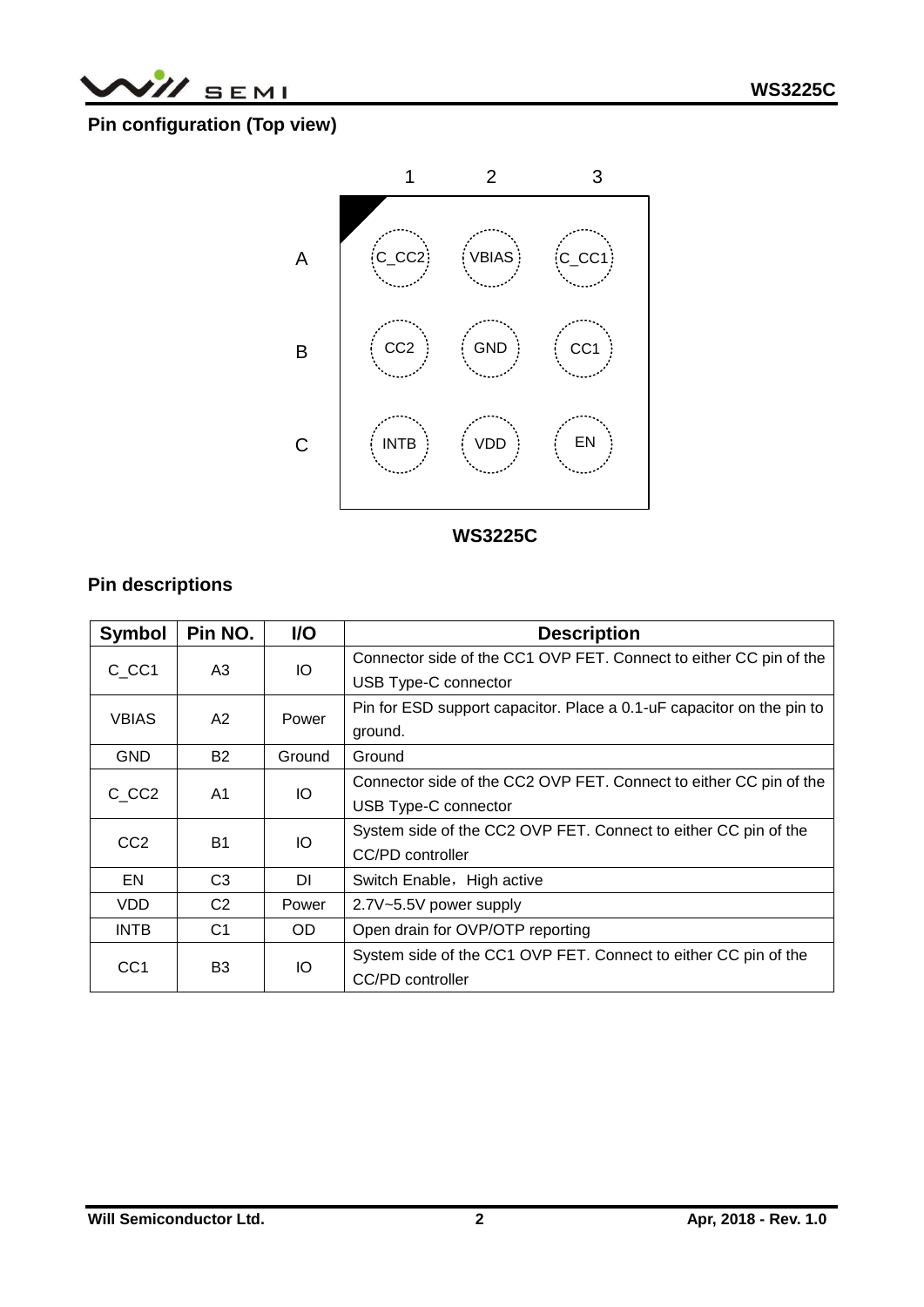# **Function descriptions**

### EN=High or Floating

| <b>Device Mode Table</b> |                     | <b>Inputs</b>                                                                                            |                                                                                                                   |                                                                                       |         | <b>Outputs</b> |                        |                 |  |
|--------------------------|---------------------|----------------------------------------------------------------------------------------------------------|-------------------------------------------------------------------------------------------------------------------|---------------------------------------------------------------------------------------|---------|----------------|------------------------|-----------------|--|
|                          |                     | <b>VDD</b>                                                                                               | C CC1                                                                                                             | C CC <sub>2</sub>                                                                     |         | <b>INTB</b>    | CC <sub>1</sub>        | CC <sub>2</sub> |  |
| <b>MODE</b>              |                     |                                                                                                          |                                                                                                                   |                                                                                       | TJ      |                | <b>FET<sub>s</sub></b> | <b>FETs</b>     |  |
| Normal                   | Unpowered           | <uvlo< td=""><td>X</td><td>X</td><td>X</td><td>High-Z</td><td><b>OFF</b></td><td><b>OFF</b></td></uvlo<> | X                                                                                                                 | X                                                                                     | X       | High-Z         | <b>OFF</b>             | <b>OFF</b>      |  |
| Operating                | Powered on          | >UVLO                                                                                                    | <ovp< td=""><td><ovp< td=""><td><math>&lt;</math>TSD</td><td>High-Z</td><td>ON</td><td>ON</td></ovp<></td></ovp<> | <ovp< td=""><td><math>&lt;</math>TSD</td><td>High-Z</td><td>ON</td><td>ON</td></ovp<> | $<$ TSD | High-Z         | ON                     | ON              |  |
| Fault<br>Conditions      | TSD                 | >UVLO                                                                                                    | X                                                                                                                 | X                                                                                     | >TSD    | Low            | <b>OFF</b>             | <b>OFF</b>      |  |
|                          | CC <sub>1</sub> OVP | >UVLO                                                                                                    | >OVP                                                                                                              | <ovp< td=""><td>X</td><td>Low</td><td><b>OFF</b></td><td><b>OFF</b></td></ovp<>       | X       | Low            | <b>OFF</b>             | <b>OFF</b>      |  |
|                          | CC <sub>2</sub> OVP | >UVLO                                                                                                    | <ovp< td=""><td>&gt;OVP</td><td>X</td><td>Low</td><td><b>OFF</b></td><td><b>OFF</b></td></ovp<>                   | >OVP                                                                                  | X       | Low            | <b>OFF</b>             | <b>OFF</b>      |  |

#### EN=Low or tied to Ground (CCx Switches are always off)

|                     | <b>Device Mode Table</b> | <b>Inputs</b>                                                                                            |                                                                                                                                       |                                                                                    |         | <b>Outputs</b> |                 |                 |  |
|---------------------|--------------------------|----------------------------------------------------------------------------------------------------------|---------------------------------------------------------------------------------------------------------------------------------------|------------------------------------------------------------------------------------|---------|----------------|-----------------|-----------------|--|
|                     | <b>MODE</b>              | VDD                                                                                                      | C CC1                                                                                                                                 | C CC <sub>2</sub>                                                                  |         | <b>INTB</b>    | CC <sub>1</sub> | CC <sub>2</sub> |  |
|                     |                          |                                                                                                          |                                                                                                                                       |                                                                                    | TJ      |                | <b>FETs</b>     | <b>FETs</b>     |  |
| Normal              | Unpowered                | <uvlo< td=""><td>X</td><td>X</td><td>X</td><td>High-Z</td><td><b>OFF</b></td><td><b>OFF</b></td></uvlo<> | X                                                                                                                                     | X                                                                                  | X       | High-Z         | <b>OFF</b>      | <b>OFF</b>      |  |
| Operating           | Powered on               | >UVLO                                                                                                    | <ovp< td=""><td><math>\langle</math>OVP</td><td><math>&lt;</math>TSD</td><td>High-Z</td><td><b>OFF</b></td><td><b>OFF</b></td></ovp<> | $\langle$ OVP                                                                      | $<$ TSD | High-Z         | <b>OFF</b>      | <b>OFF</b>      |  |
| Fault<br>Conditions | TSD                      | >UVLO                                                                                                    | X                                                                                                                                     | X                                                                                  | >TSD    | High-Z         | <b>OFF</b>      | <b>OFF</b>      |  |
|                     | CC1 OVP                  | >UVLO                                                                                                    | >OVP                                                                                                                                  | <ovp< td=""><td>X</td><td>High-Z</td><td><b>OFF</b></td><td><b>OFF</b></td></ovp<> | X       | High-Z         | <b>OFF</b>      | <b>OFF</b>      |  |
|                     | CC <sub>2</sub> OVP      | >UVLO                                                                                                    | <ovp< td=""><td>&gt;OVP</td><td>X</td><td>High-Z</td><td><b>OFF</b></td><td><b>OFF</b></td></ovp<>                                    | >OVP                                                                               | X       | High-Z         | <b>OFF</b>      | <b>OFF</b>      |  |

# **Functional Block Diagram**

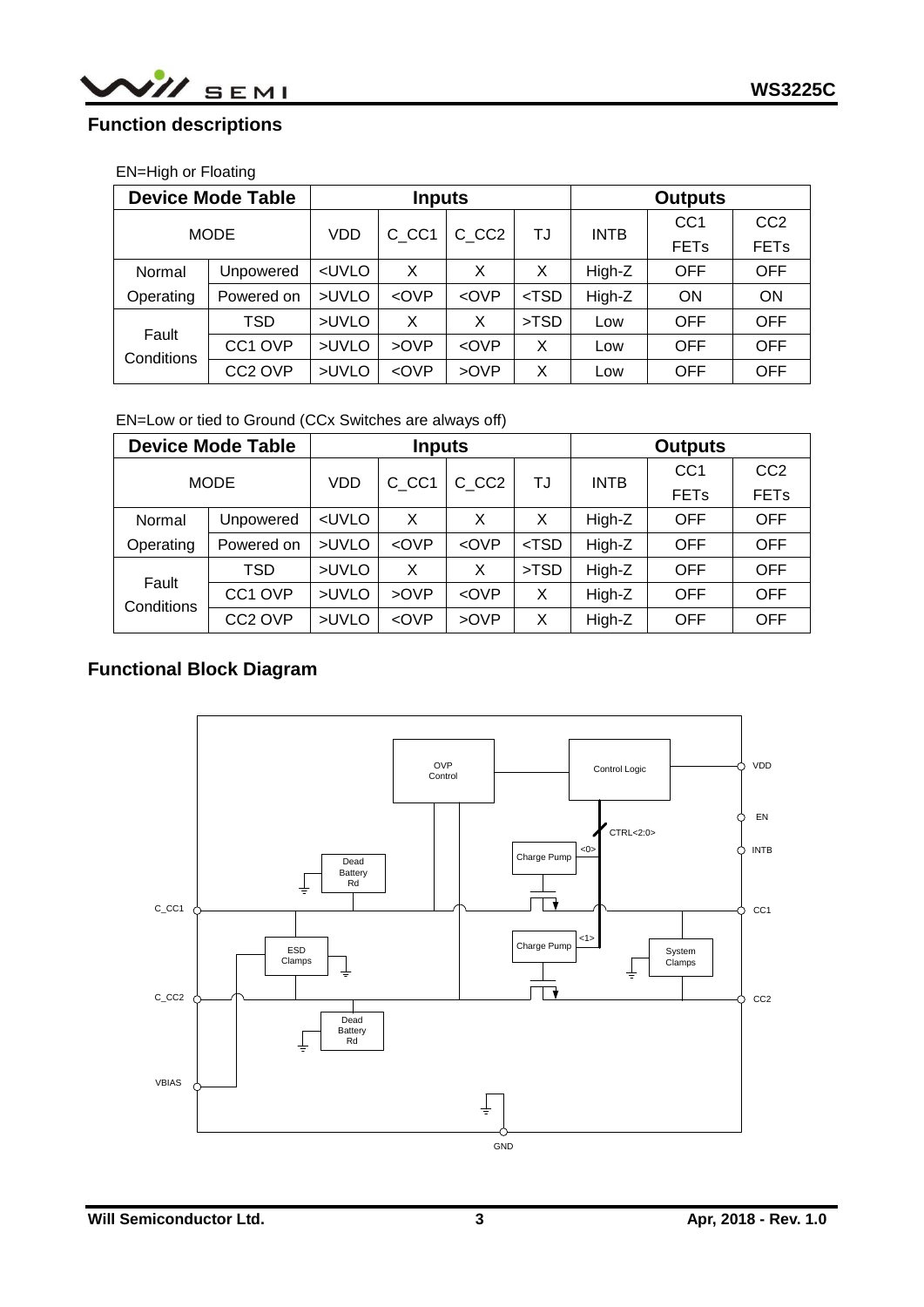

# **Application Block Diagram**



**Note:** For the WS3225C, If TVS are all used in the C\_CCx pins, the VBIAS pin can be floating without 100nF capacitor.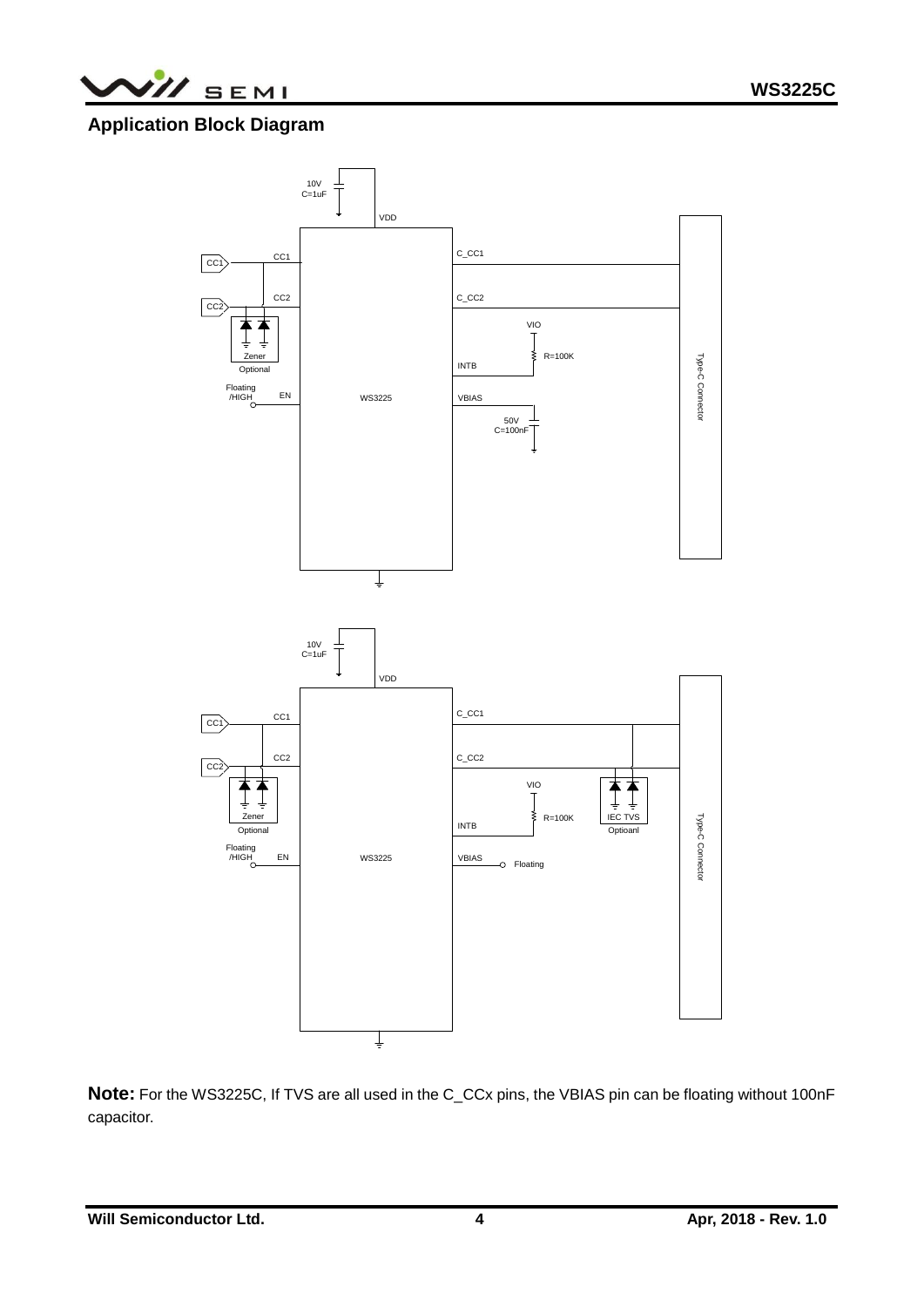

# **Absolute Maximum Ratings (1)**

| <b>Symbol</b>                                                        |                                         | Min.<br><b>Parameter</b>              |        | Max. | Unit            |
|----------------------------------------------------------------------|-----------------------------------------|---------------------------------------|--------|------|-----------------|
| V <sub>VDD</sub>                                                     | Supply Voltage from VDD                 | $-0.3$                                |        | 6    | $\vee$          |
|                                                                      | CC1,CC2                                 |                                       | $-0.3$ | 6    | $\vee$          |
| $V_{10}$                                                             | C_CC1,C_CC2,VBIAS                       |                                       | $-0.3$ | 24   | $\vee$          |
| <b>T</b> STORAGE<br><b>T</b> JUNCTION<br><b>T</b> LEAD<br><b>ESD</b> | EN                                      |                                       |        | 12   | $\vee$          |
|                                                                      |                                         | Storage temperature Range             |        | 150  | $\rm ^{\circ}C$ |
|                                                                      | Maximum Junction temperature            |                                       |        | 150  | $\rm ^{\circ}C$ |
|                                                                      | Lead temperature(Soldering, 10 Seconds) |                                       |        | 260  | $\rm ^{\circ}C$ |
|                                                                      |                                         | VDD to GND;                           |        |      |                 |
|                                                                      | Human Body Model                        | <b>External Pins to GND</b>           | 6.5    |      | kV              |
|                                                                      |                                         | $(C_CCC1, C_CCC2)$                    |        |      |                 |
|                                                                      |                                         | EN to GND;                            |        |      |                 |
|                                                                      |                                         | System Pins to GND                    | 6.5    |      | kV              |
|                                                                      |                                         | (CC1, CC2)                            |        |      |                 |
|                                                                      | Charged<br>Device<br>Model              | <b>All Pins</b>                       | 2      |      | kV              |
|                                                                      | IEC 61000-4-2 Air                       |                                       | 15     |      | kV              |
|                                                                      | Discharge                               | Connector Pins (V <sub>C_CCx,</sub> ) |        |      |                 |
|                                                                      | <b>IEC</b><br>61000-4-2                 | Connector Pins (V <sub>C_CCx,</sub> ) | 8      |      | kV              |
|                                                                      | Contact                                 |                                       |        |      |                 |
| Surge                                                                | IEC 61000-4-5, Surge                    | Connector Pins ( $V_{C\ C\ c}$ )      | 24     |      | $\vee$          |
|                                                                      | Protection                              |                                       |        |      |                 |

# **Recommend operating ratings (2)**

| <b>Symbol</b>    | <b>Parameter</b>               | Min. | тур. | Max. | Unit |
|------------------|--------------------------------|------|------|------|------|
| V <sub>VDD</sub> | Supply Voltage from VDD        | 2.7  | 4.2  | 5.5  |      |
| $V_{CCx}$        | CC pins in system side         | 0    |      | 5.5  |      |
| $V_{C\ C\alpha}$ | CC pins in connector side      | 0    |      | 5.5  |      |
| $T_A$            | Operating free air temperature | -40  |      | 85   | °С   |

### **Note:**

- 1. "Absolute Maximum Ratings" may cause permanent damage to the device. This is a stress only rating and operation of the device at these or any other conditions beyond those indicated in the operational sections of this specification is not implied.
- 2. The Recommended Operating Conditions table defines the conditions for actual device operation. Recommended operating conditions are specified to ensure optimal performance. ON does not recommend exceeding them or designing to Absolute Maximum Ratings.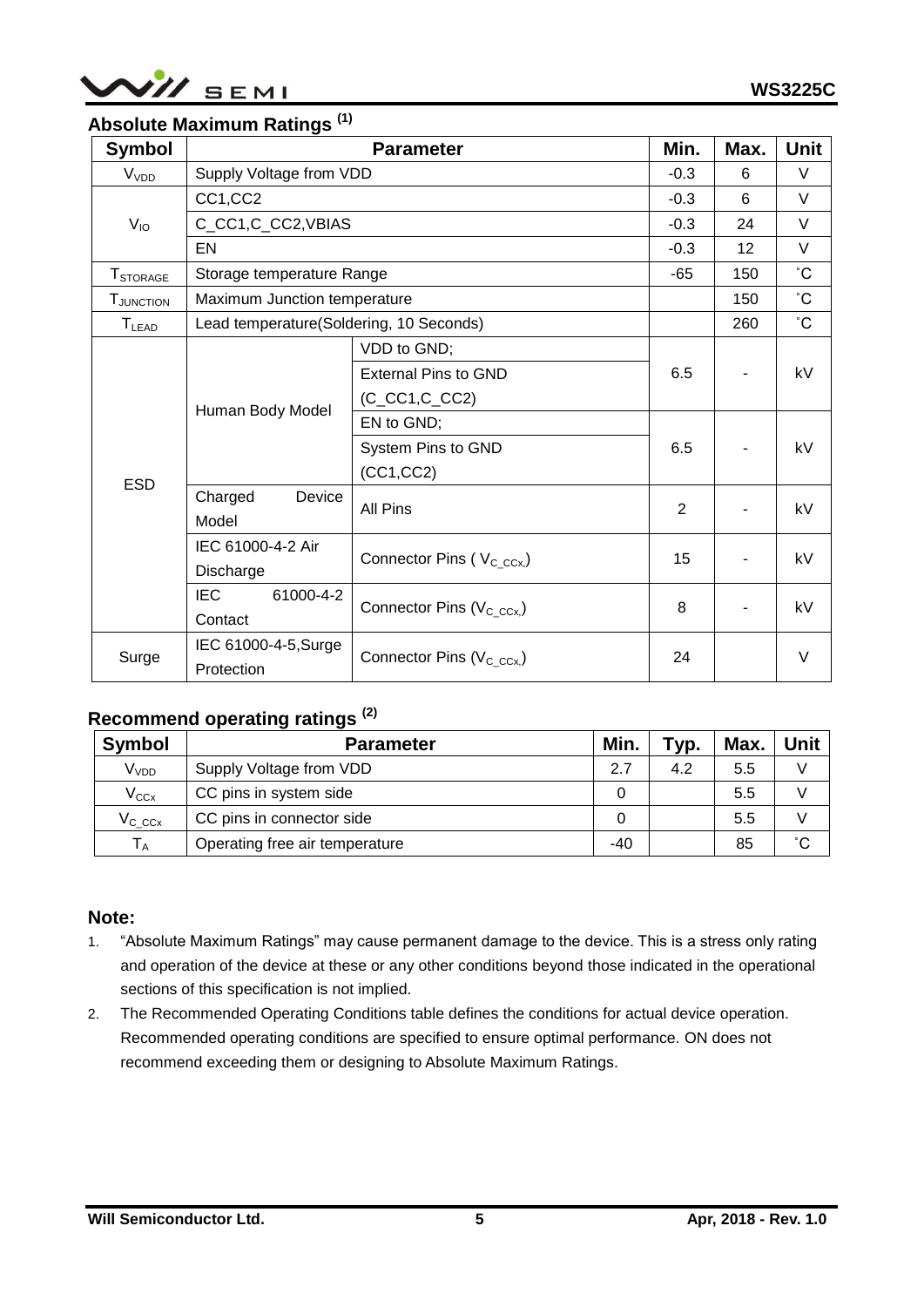

| Electronics Characteristics (Ta=-25°C~85°C, VCC=3.6V, unless otherwise noted) |                                                                                       |                                                                                                           |      |      |      |            |  |  |
|-------------------------------------------------------------------------------|---------------------------------------------------------------------------------------|-----------------------------------------------------------------------------------------------------------|------|------|------|------------|--|--|
| <b>Symbol</b>                                                                 | <b>Parameter</b>                                                                      | <b>Test Conditions</b>                                                                                    | Min. | Typ. | Max. | Unit       |  |  |
|                                                                               | <b>Basic Operation Device (Power Supply an Leakage Currents)</b>                      |                                                                                                           |      |      |      |            |  |  |
| VUVLO                                                                         | VDD under voltage lockout                                                             | VDD Rising from 1V to 3V                                                                                  |      | 2.5  |      | $\vee$     |  |  |
| VUVLO_HYS                                                                     | VDD UVLO hysteresis                                                                   | VDD Falling from 3V to 1V                                                                                 |      | 200  |      | mV         |  |  |
| $I_{DD}$                                                                      | <b>VDD supply Current</b>                                                             | $VDD=3.3V$                                                                                                |      | 20   |      | uA         |  |  |
| I <sub>CC_LEAK</sub>                                                          | Leakage current for CC<br>pins when device is<br>powered                              | $VDD=3.3V,$<br>$V_C_{Cex}$ =3.6V, CCx floating,<br>measure leakage into<br>C_CCx                          |      |      | 6    | uA         |  |  |
| IC_CC_LEAK_OVP                                                                | Leakage current for CC<br>pins when device is in OVP                                  | $VDD=3.3V,$<br>$V_{C\ Cc}$ = 24V, CCx are sets<br>to 0, measure leakage into<br>C_CCx                     |      |      | 1200 | uA         |  |  |
| ICC_LEAK_OVP                                                                  | Leakage current for CC<br>pins when device is in OVP                                  | $VDD=3.3V,$<br>$V_{C\ Cc}$ = 24V, CCx are sets<br>to 0, measure leakage out<br>of CCx                     |      |      | 30   | uA         |  |  |
| <b>Basic Operation CC Switch</b>                                              |                                                                                       |                                                                                                           |      |      |      |            |  |  |
| $R_{ON}$                                                                      | On resistance of CC OVP<br><b>FETs</b>                                                | $CCx=0$ to 5.5V                                                                                           |      | 300  | 500  | $m\Omega$  |  |  |
| $R_{ON(FLAT)}$                                                                | On resistance flatness                                                                | Sweep CCx from 0 to<br>1.2V                                                                               |      |      | 20   | $m\Omega$  |  |  |
| $C_{ON\_CC}$                                                                  | Equivalent on capacitance                                                             | Capacitance from C_CCx<br>or CCx to GND when<br>device is powered.<br>VC-CCx/VCCx=0V to<br>1.2V, f=400kHz |      | 100  | 120  | pF         |  |  |
| $R_D$                                                                         | Dead battery pull-down<br>resistance                                                  | VC_CCx=2.6V                                                                                               | 4.1  | 5.1  | 6.1  | KΩ         |  |  |
| V <sub>TH DB</sub>                                                            | Threshold voltage of the<br>pull-down FET in series<br>with $R_D$ during dead battery | I_CC=80uA                                                                                                 | 0.5  | 0.9  | 1.2  | $\vee$     |  |  |
| $V_{OVP\_CC}$                                                                 | OVP threshold on C_CCx<br>pins                                                        | C_CCx Rising from 5.0V<br>to 6.5V                                                                         |      | 5.65 | 6.20 | $\vee$     |  |  |
| V <sub>OVP_CC_HYS</sub>                                                       | Hysteresis on C_CCx OVP                                                               | C_CCx Falling from 6.5V<br>to 5.0V                                                                        |      | 300  |      | mV         |  |  |
|                                                                               | On bandwidth single                                                                   | $R_L = 50\Omega$ , C <sub>L</sub> =0pF                                                                    |      | 100  |      | <b>MHz</b> |  |  |
| $BW_{ON}$                                                                     | ended(-3 dB)                                                                          | $R_L = 50\Omega$ , C <sub>L</sub> =200pF                                                                  |      | 25   |      |            |  |  |
| $VST_VBUS_Cc$                                                                 | Short-to-VBUS tolerance on<br>the C_CCx pins                                          | Hot-Plug C_CCx with 1<br>meter USB TypeC Cable                                                            |      |      | 24   | $\vee$     |  |  |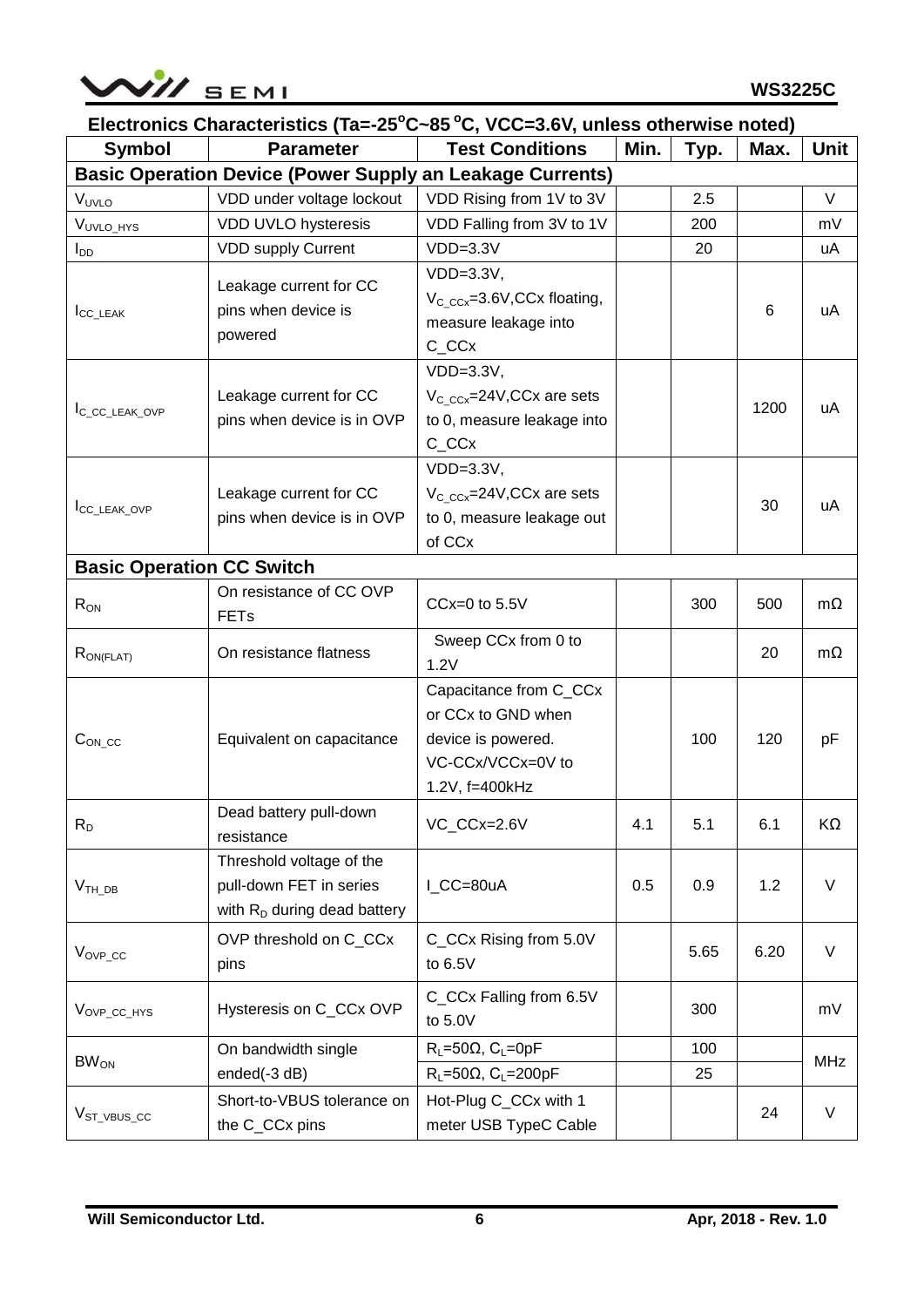| $\sim$ $\sim$ | мı<br>77 S<br>- |
|---------------|-----------------|
|               |                 |

| V <sub>ST_VBUS_CC_CLAMP</sub> | Short-to-VBUS clamp<br>voltage on the CCx pins | Hot-Plug C_CCx with 1<br>meter USB TypeC Cable;<br>Hot-Plug C_CCx=24V |     | 8                        |                          | V  |
|-------------------------------|------------------------------------------------|-----------------------------------------------------------------------|-----|--------------------------|--------------------------|----|
| <b>Thermal Shutdown</b>       |                                                |                                                                       |     |                          |                          |    |
| <b>TSD</b>                    | Thermal shutdown                               | Enter the shutdown state                                              | ۰   | 150                      |                          | °C |
|                               | Thermal hysteresis<br>Exit the shutdown state  |                                                                       | ۰   | 15                       | ۰                        | °C |
| <b>Digital Interface Pins</b> |                                                |                                                                       |     |                          |                          |    |
| $V_{IL}$                      | Digital Input low level                        |                                                                       | ۰   |                          | 0.4                      | V  |
| $V_{\text{IH}}$               | Digital Input high level                       |                                                                       | 1.4 | $\overline{\phantom{0}}$ | $\overline{\phantom{a}}$ | V  |
| $V_{OL}$                      | Digital Output low level                       | $I_{SINK} = 2mA$                                                      | ۰   | -                        | 0.2                      | V  |
| <b>ILEAK</b>                  | Digital Input leakage                          | $VDD=5V$                                                              | ۰   | $\blacksquare$           | 1                        | uA |
|                               | current: EN                                    |                                                                       |     |                          |                          |    |

# **Timing Requirement**

| <b>Symbol</b>                  | <b>Parameter</b>                 | <b>Test Conditions</b>                                                                                                                     | Min. | Typ. | Max. | <b>Unit</b> |
|--------------------------------|----------------------------------|--------------------------------------------------------------------------------------------------------------------------------------------|------|------|------|-------------|
| <b>Power On Timings</b>        |                                  |                                                                                                                                            |      |      |      |             |
|                                | Time from crossing rising Power  | VDD Rising from 1V                                                                                                                         |      |      |      |             |
| $t_{ON\_1}$                    | UVLO until CC OVP FETs are on    | $\overline{2}$<br>mS<br>to 3V<br>2<br>mS<br>EN from Low to High<br>nS<br>$VDD=3.3V$<br>100<br>30<br>mS<br>0.5<br>mS<br>20<br>uS<br>5<br>mS |      |      |      |             |
|                                | Time from EN 0->1 until CC OVP   |                                                                                                                                            |      |      |      |             |
| $t_{ON_2}$                     | FET <sub>s</sub> are on          |                                                                                                                                            |      |      |      |             |
| <b>Over Voltage Protection</b> |                                  |                                                                                                                                            |      |      |      |             |
|                                | OVP response time on CC pins.    |                                                                                                                                            |      |      |      |             |
| $t_{OVP}$ cc                   | Time from OVP asserted until     |                                                                                                                                            |      |      |      |             |
|                                | <b>OVP FETs turnoff</b>          |                                                                                                                                            |      |      |      |             |
|                                | OVP recovery time on CC pins.    |                                                                                                                                            |      |      |      |             |
|                                | Once an OVP occurred, the        |                                                                                                                                            |      |      |      |             |
| tovp RE CC 1                   | minimum time duration until the  |                                                                                                                                            |      |      |      |             |
|                                | CC FETs turn back on             |                                                                                                                                            |      |      |      |             |
|                                | OVP recovery time on CC pins.    |                                                                                                                                            |      |      |      |             |
|                                | Time from OVP removal until the  |                                                                                                                                            |      |      |      |             |
| $t_{\text{OVP\_RE\_CC\_2}}$    | CC FETs turn back on, if device  |                                                                                                                                            |      |      |      |             |
|                                | has been in OVP > 30mS           |                                                                                                                                            |      |      |      |             |
|                                | Time from OVP asserted to INTB   |                                                                                                                                            |      |      |      |             |
| t <sub>OVP_INTB_TRIG</sub>     | assertion                        |                                                                                                                                            |      |      |      |             |
|                                | Time from OVP FETs turn on after |                                                                                                                                            |      |      |      |             |
| t <sub>OVP_INTB_RELEASE</sub>  | an OVP to INTB desertion         |                                                                                                                                            |      |      |      |             |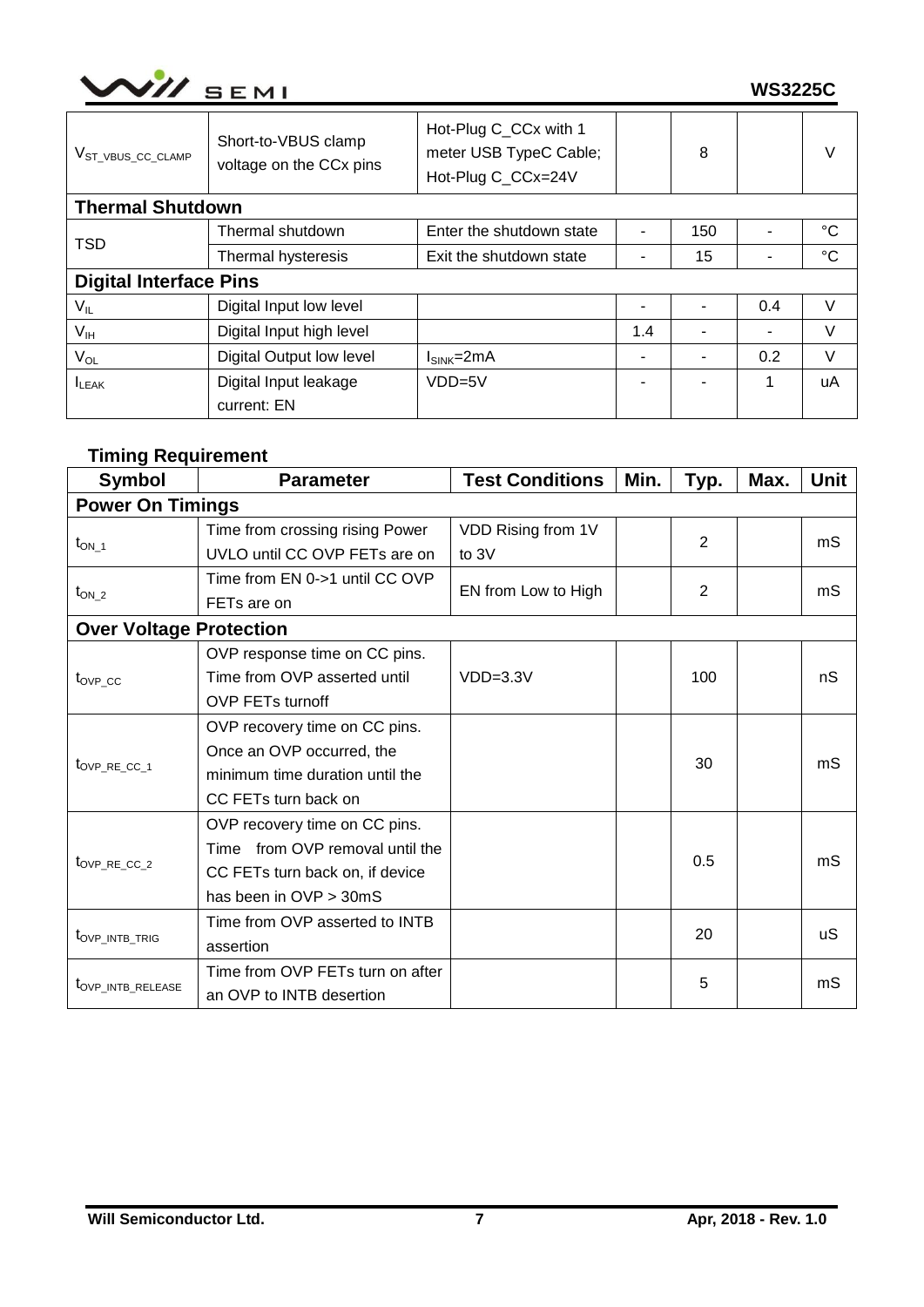

# **Typical Characteristics (VDD: 3.3V; Temp: 27°C; VBIAS-GND: 100nF)**





 $V_{C\_CC1}$ & $V_{C\_CC2}$  vs  $I_{C\_CC1}$ & $I_{C\_CC2}$  ( $V_{DD}$  = 3.3V)  $V_{C\_CC1}$ & $V_{C\_CC2}$  vs  $I_{C\_CC1}$ & $I_{C\_CC2}$  ( $V_{DD}$ : floating)



C\_CC1 Voltage: 24V C\_CC2 Voltage: 24V





CC1 Bandwidth @ loading=200pf` CC2 Bandwidth @ loading=200pf

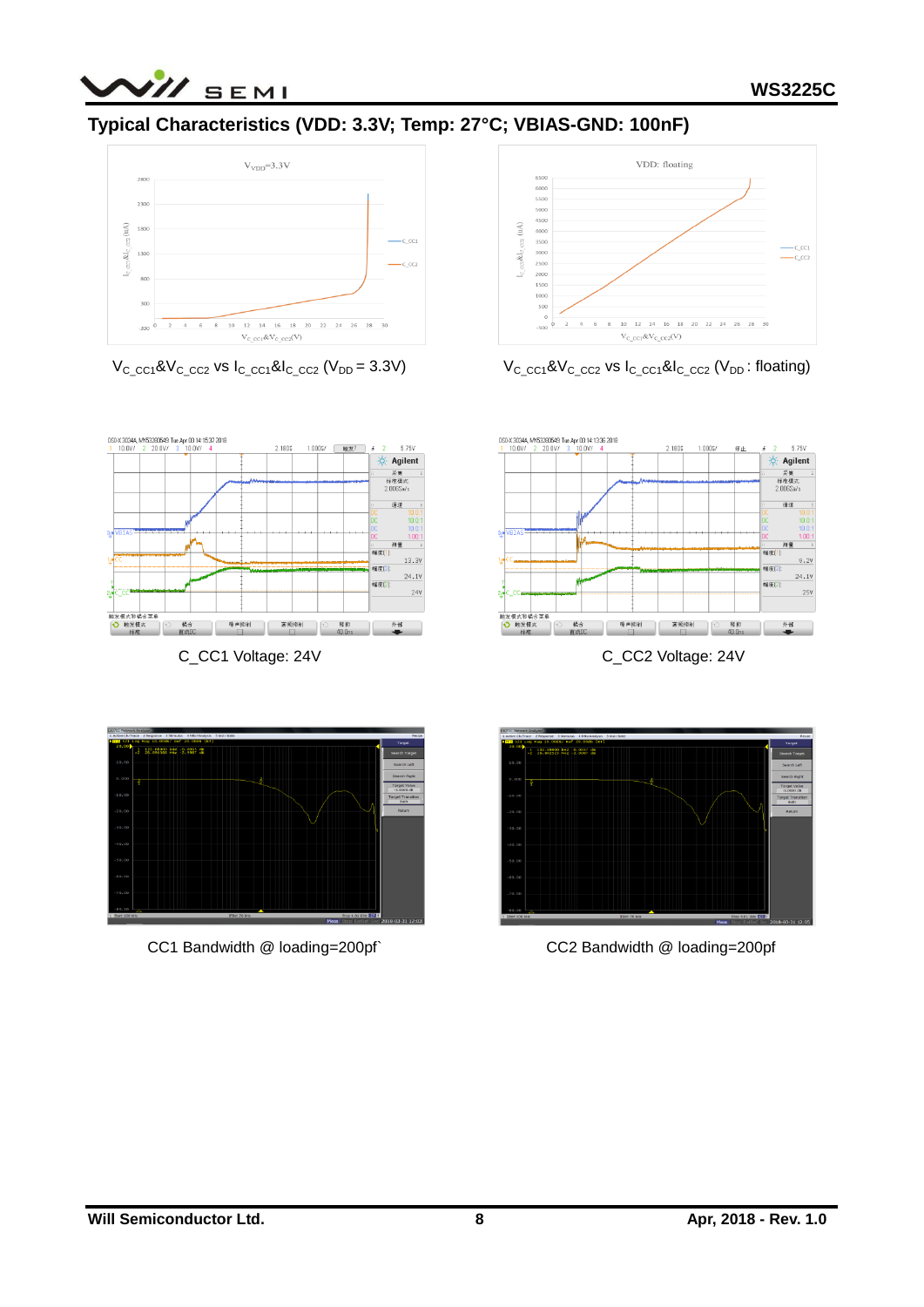

### **Detailed Description**

The WS3225 is a single chip USB Type-C port protection solution that provides 24-V Short-to-VBUS overvoltage and IEC ESD protection. Due to the small pin pitch of the USB Type-C connector and non-compliant USB Type-C cables and accessories, the VBUS pins can get shorted to the CC pins inside the USB Type-C connector. Because of this short-to-VBUS event, the CC pins need to be 20-V tolerant, to support protection on the full USB PD voltage range. Even if a device does not support 20-V operation on VBUS, non- complaint adaptors can start out with 20-V VBUS condition, making it necessary for any USB Type-C device to support 20 V protection. The WS3225 integrates two channels of 24-V Short-to-VBUS overvoltage protection for the CC1, CC2 pins of the USB Type-C connector.

Additionally, IEC 61000-4-2 system level ESD protection is required in order to protect a USB Type-C port from ESD strikes generated by end product users. The WS3225 integrates two channels of IEC61000-4-2 ESD protection for the CC1/CC2 pins of the USB Type-C connector. This means IEC ESD protection is provided for all of the low-speed pins on the USB Type-C connector in a single chip in the WS3225. Additionally, high voltage IEC ESD protection that is 22-V DC tolerant is required for the CC lines in order to simultaneously support IEC ESD and Short-to-VBUS protection

## **Feature Description**

### **2-Channels of Short-to-VBUS Overvoltage Protection (CC1, CC2 Pins): 24-VDC**

#### **Tolerant**

The WS3225 provides 2-channels of Short-to-VBUS Overvoltage Protection for the CC1, CC2 pins of the USB Type-C connector. The WS3225 is able to handle 24-VDC on its C CC1, C CC2 pins. This is necessary because according to the USB PD specification, with VBUS set for 20 V operation, the VBUS voltage is allowed to legally swing up to 21 V, and 21.5 V on voltage transitions from a different USB PD VBUS voltage. The WS3225 builds in tolerance up to 24-VBUS to provide margin above this 21.5 V specification to be able to support USB PD adaptors that may break the USB PD specification.

When a short-to-VBUS event occurs, ringing happens due to the RLC elements in the hot-plug event. With very low resistance in this RLC circuit, ringing up to twice the settling voltage can appear on the connector. More than 2x ringing can be generated if any capacitor on the line derates in capacitance value during the short-to-VBUS event. This means that more than 44 V could be seen on a USB Type-C pin during a Short-to-VBUS event. The WS3225 has built in circuit protection to handle this ringing. The diode clamps used for IEC ESD protection also clamp the ringing voltage during the short-to-VBUS event to limit the peak ringing to around 30V. Additionally, the overvoltage protection FETs integrated inside the WS3225 are 30-V tolerant, therefore being capable of supporting the high-voltage ringing waveform that is experienced during the short-to-VBUS event. The well designed combination of voltage clamps and 30-V tolerant OVP FETs insures the WS3225 can handle Short-to-VBUS hot-plug events with hot-plug voltages as high as 24-VDC.

## **2-Channels of IEC 61000-4-2 ESD Protection (CC1, CC2 Pins)**

The WS3225 integrates 2-Channels of IEC 61000-4-2 system level ESD protection for the CC1, CC2 pins. USB Type-C ports on end-products need system level IEC ESD protection in order to provide adequate protection for the ESD events that the connector can be exposed to from end users. The WS3225 integrates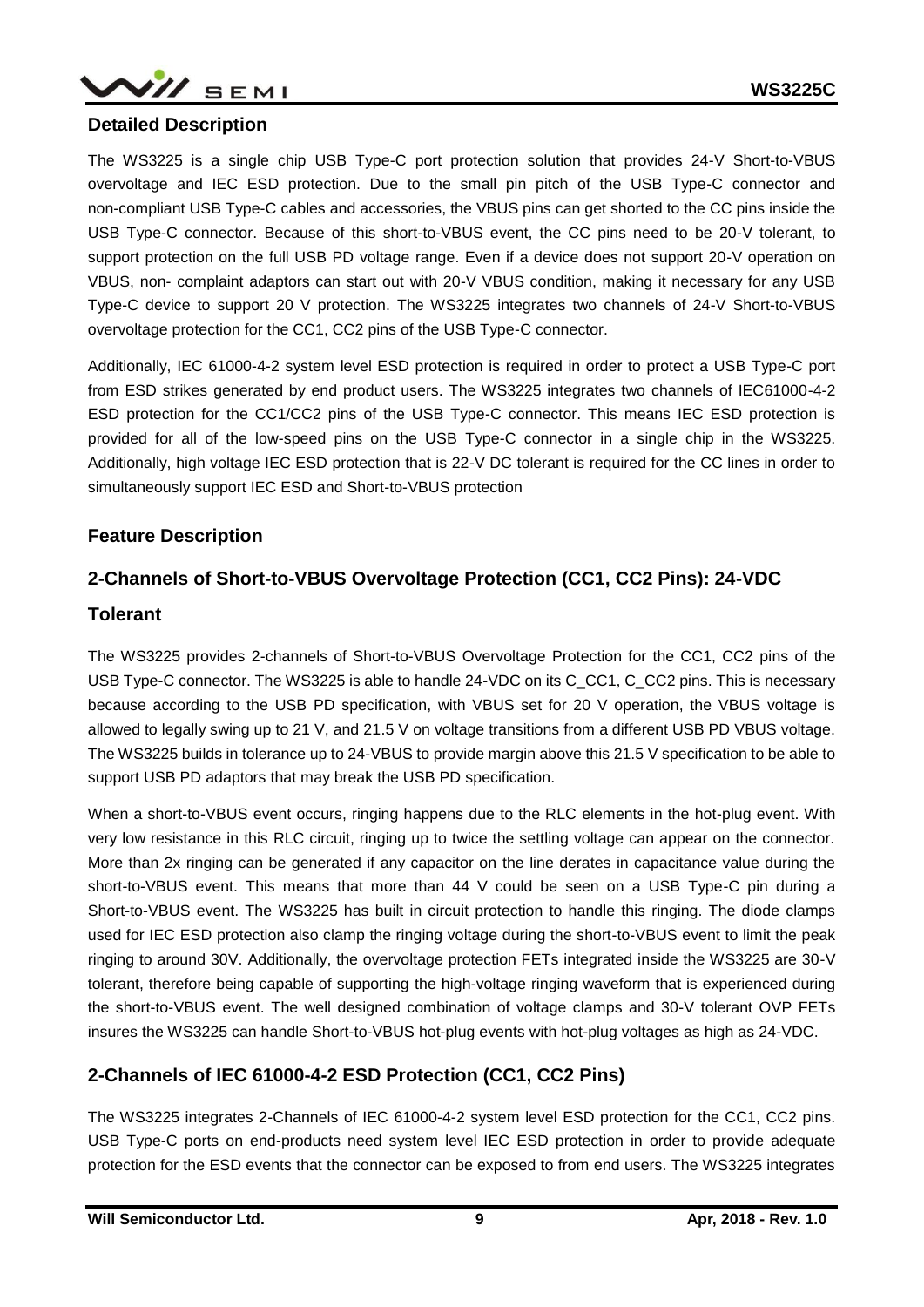

IEC ESD protection for two of the low-speed pins on the USB Type-C connector in a single chip. Additionally, high-voltage IEC ESD protection that is 24-V DC tolerant is required for the CC lines in order to simultaneously support IEC ESD and Short-to-VBUS protection. The WS3225 integrates this type of high-voltage ESD protection so a system designer can meet both IEC ESD and Short-to-VBUS protection requirements in a single device.

## **CC1, CC2 Overvoltage Protection FETs 600 mA Capable for Passing VCONN Power**

When CC is configured to provide power, it is called VCONN. VCONN is a DC voltage source in the range of 3 V-5.5V. If supporting VCONN, a VCONN provider must be able to provide 1 W of power to a cable; this translates into a current range of 200 mA to 333 mA (depending on your VCONN voltage level). Additionally, if operating in a USB PD alternate mode, greater power levels are allowed on the VCONN line.

When a USB Type-C port is configured for VCONN and using the WS3225, this VCONN current flows through the OVP FETs of the WS3225. Therefore, the WS3225 has been designed to handle these currents and have an RON low enough to provide a specification compliant VCONN voltage to the active cable. The WS3225 is designed to handle up to 600 mA of DC current to allow for alternate mode support in addition to the standard 1 W required by the USB Type-C specification.

### **CC Dead Battery Function**

An important feature of USB Type-C and USB PD is the ability for this connector to serve as the sole power source to mobile devices. With support up to 100 W, the USB Type-C connector supporting USB PD can be used to power a whole new range of mobile devices not previously possible with legacy USB connectors.

When the USB Type-C connector is the sole power supply for a battery powered device, the device must be able to charge from the USB Type-C connector even when its battery is dead. In order for a USB Type-C power adapter to supply power on VBUS, RD pull-down resistors must be exposed on the CC pins. These RD resistors are typically included inside a USB Type-C CC/PD controller. However, when the WS3225 is used to protect the USB Type-C port, the OVP FETs inside the device isolate these RD resistors in the CC/PD controller when the mobile device has no power. This is because when the WS3225 has no power, the OVP FETs are turned off to guarantee overvoltage protection in a dead battery condition. Therefore, the WS3225 integrates high voltage, dead battery RD pull-down resistors to allow dead battery charging simultaneously with high-voltage OVP protection.

When the WS3225 is unpowered, and the RP pull-up resistor is connected from a power adaptor, this RP pull-up resistor activates the RD resistor inside the WS3225. This enables VBUS to be applied from the power adaptor even in a dead battery condition. Once power is restored back to the system and back to the WS3225 on its VPWR pin, after about 2mS the WS3225 removes its RD pull-down resistor and turn on its OVP FETs to guarantee the RD pull-down resistor inside the CC/PD Controller is exposed within 10 mS. This is by design, because if the RD pull-down resistor is not exposed within 10 mS, the power adaptor can legally interpret this behavior as a port disconnect and remove VBUS.

If desiring to power the CC/PD controller during dead battery mode and if the CC/PD Controller is configured as a DRP, it is critical that the WS3225 be powered before or at the same time that the CC/PD controller is powered. It is also critical that when unpowered, the CC/PD controller also expose its dead battery resistors. When the WS3225 gets powered, it exposes the CC pins of the CC/PD controller within 3.5 mS. Once the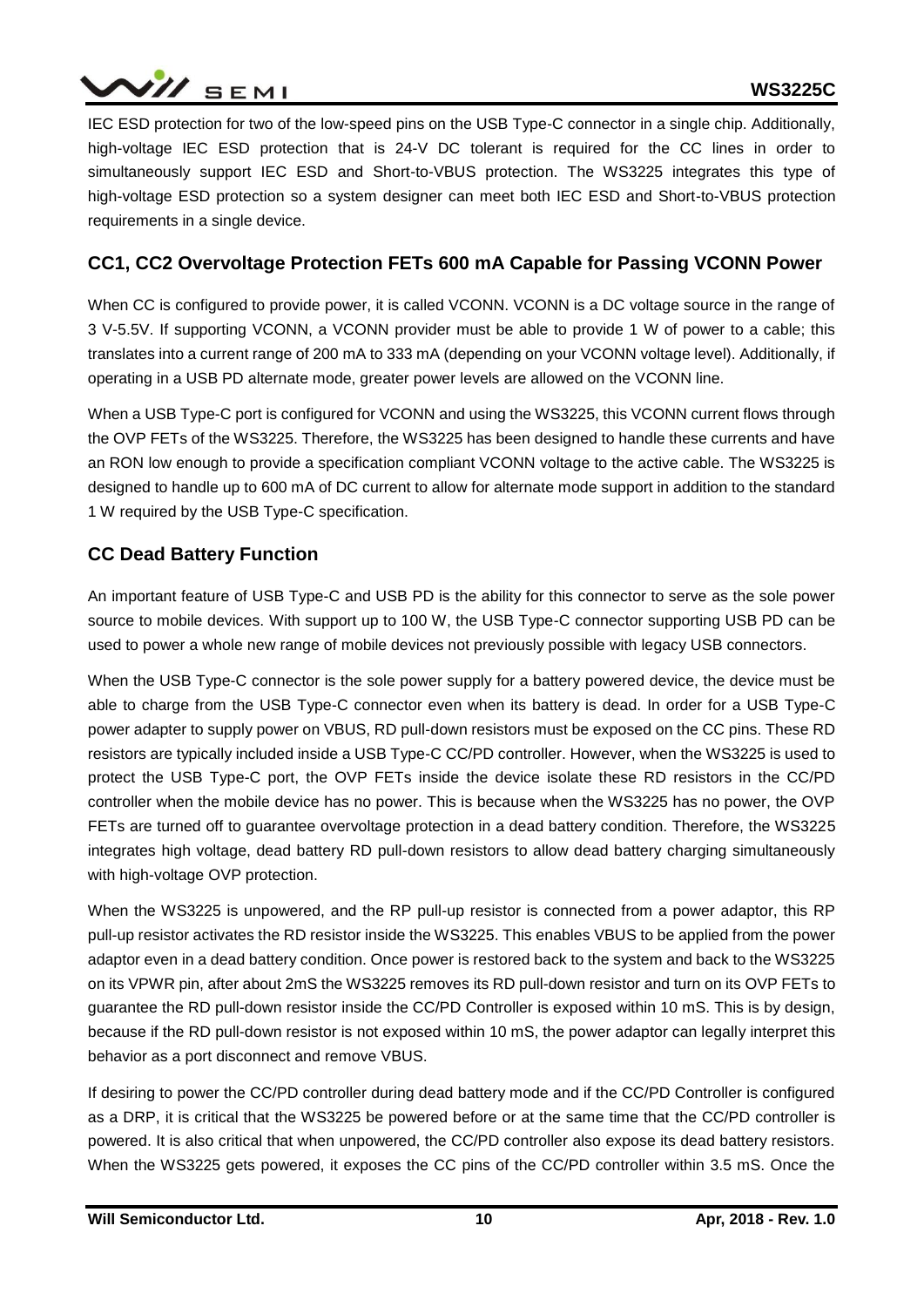

WS3225 turns on, the RD pull-down resistors of the CC/PD controller must be present immediately, in order to guarantee the power adaptor connected to power the dead battery device keeps its VBUS turned on. If the power adaptor sees any change to its CC voltage for more than 10 mS, it can disconnect VBUS. This removes power from the device with its battery still not sufficiently charged, which consequently removes power from the CC/PD controller and the WS3225. Then the RD resistors of the WS3225 are exposed again, connect the power adaptor's VBUS to start the cycle over. This creates an infinite loop, never or very slowly charging the mobile device.

If the CC/PD Controller is configured for DRP and has started its DRP toggle before the WS3225 turns on, this DRP toggle is unable to guarantee that the power adaptor does not disconnect from the port. Therefore, it is recommended if the CC/PD controller is configured for DRP, that its dead battery resistors be exposed as well, and that they remain exposed until the WS3225 turns on. This is typically accomplished by powering the WS3225 at the same time as the CC/PD controller when powering the CC/PD controller in dead battery operation.

## **Over-Voltage Protection**

When over-voltage event is detected, device will activate OVP to shut down the switch MOSFET within tOVP, as well as signal the INTB to indicate there is over-voltage event to system.

## **Fault Report**

Upon the detection of an over-voltage/over-temperature event, the INTB signal signals the fault by activating low.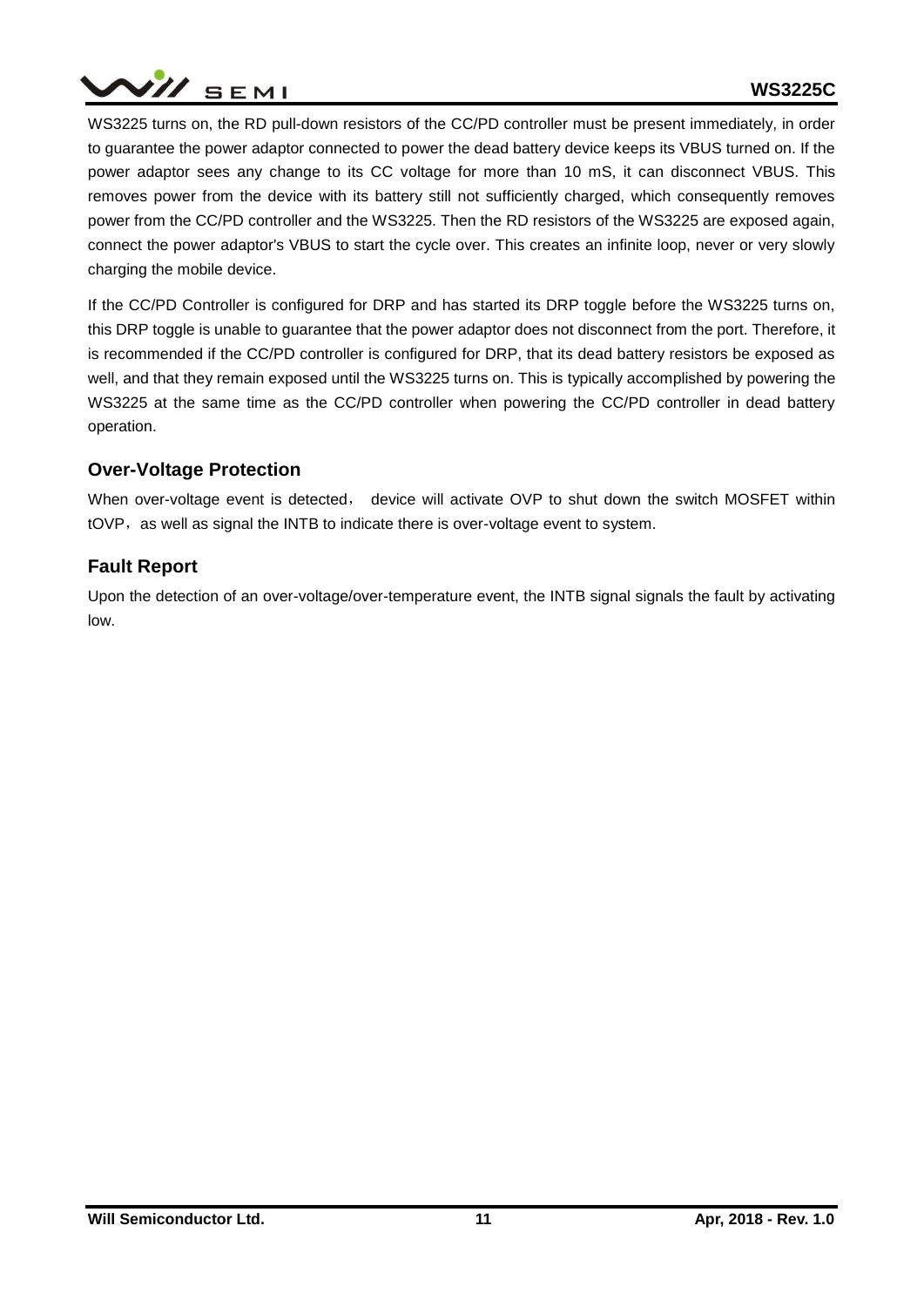

# **PACKAGE OUTLINE DIMENSIONS**



SIDE VIEW

|                | <b>Dimensions in Millimeters</b> |      |      |  |  |  |
|----------------|----------------------------------|------|------|--|--|--|
| Symbol         | Min.                             | Typ. | Max. |  |  |  |
| Α              | 0.55                             |      | 0.62 |  |  |  |
| A <sub>1</sub> | 0.02                             |      | 0.03 |  |  |  |
| A2             | 0.36                             |      | 0.39 |  |  |  |
| D              | 1.17                             | 1.20 | 1.23 |  |  |  |
| Е              | 1.17                             | 1.20 | 1.23 |  |  |  |
| B              | 0.21                             | 0.23 | 0.25 |  |  |  |
| F              | 0.40 BSC                         |      |      |  |  |  |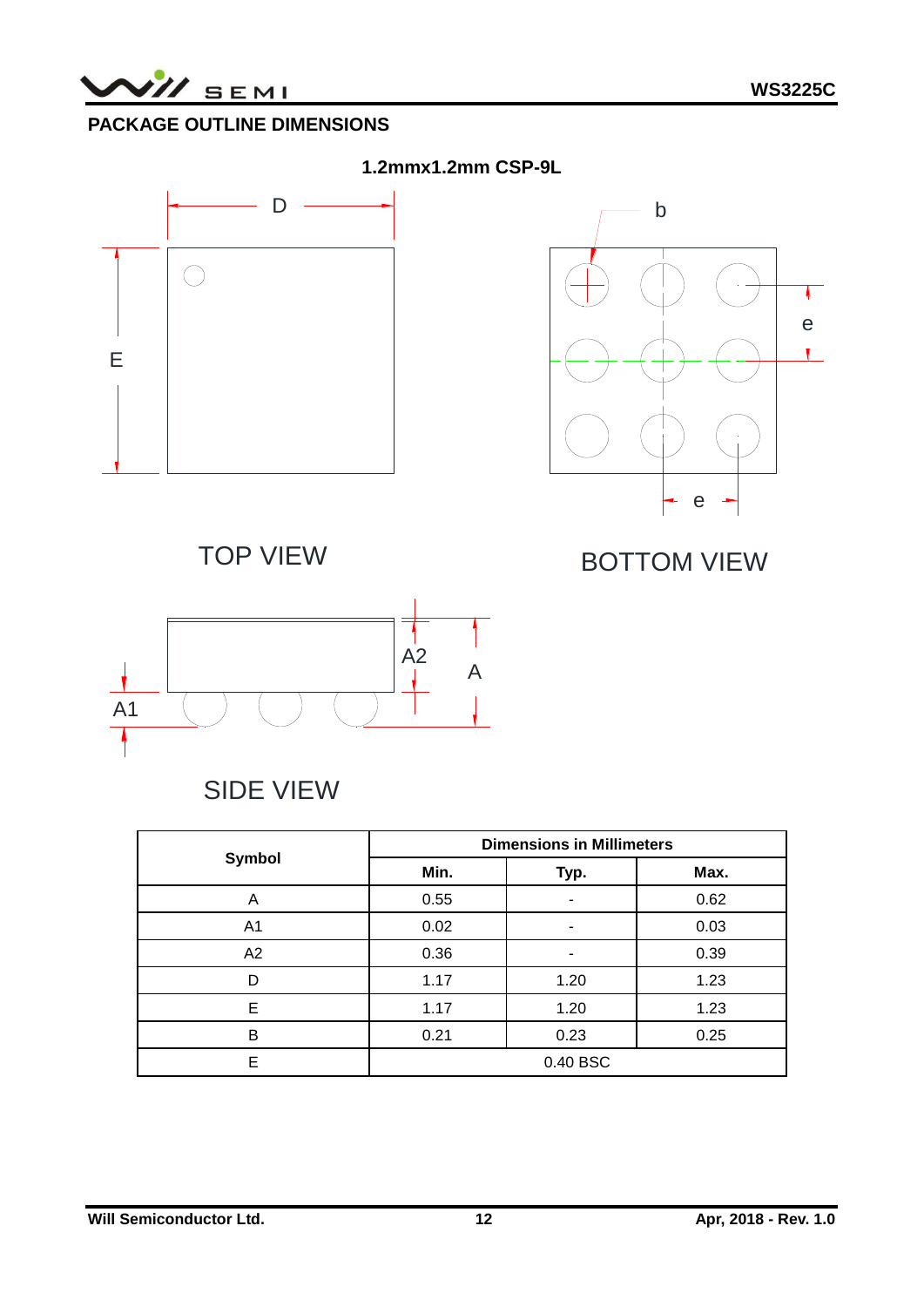

# **TAPE AND REEL INFORMATION**

## **Reel Dimensions**





# **Quadrant Assignments For PIN1 Orientation In Tape**





User Direction of Feed

| <b>RD</b> | <b>Reel Dimension</b>                   | $\overline{V}$ 7inch | $\Box$ 13inch      |       |           |
|-----------|-----------------------------------------|----------------------|--------------------|-------|-----------|
| W         | Overall width of the carrier tape       | $\overline{V}$ 8mm   | $\Box$ 12mm        |       |           |
| <b>P1</b> | Pitch between successive cavity centers | 2mm                  | $\overline{v}$ 4mm | ∃ 8mm |           |
| Pin1      | Pin1 Quadrant                           | $\overline{V}$ Q1    | $\Box$ O2          | l 03  | $\Box$ Q4 |